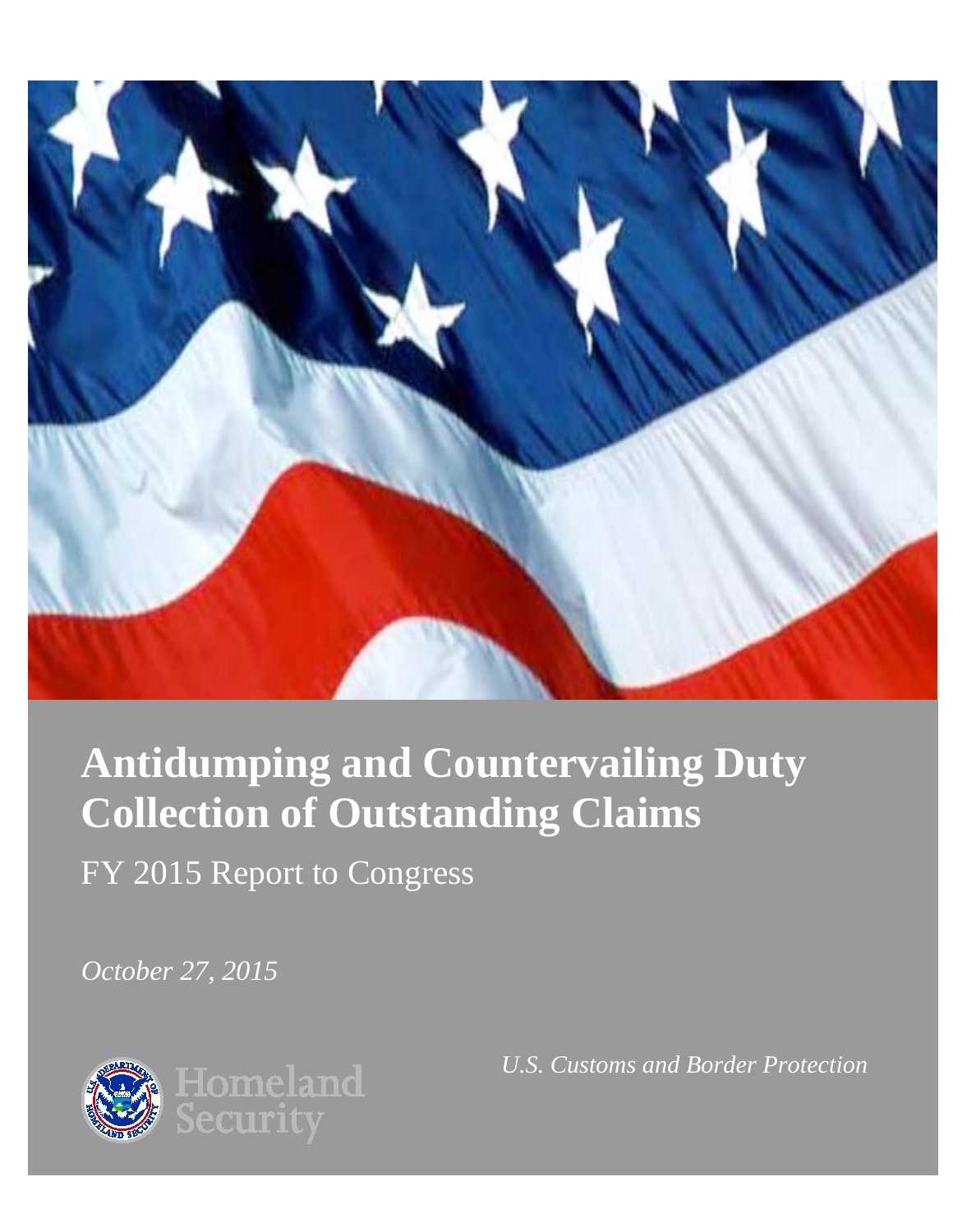## Message from the Deputy Commissioner of CBP

October 27, 2015

I am pleased to submit the following report, "Antidumping and Countervailing Duty Collection of Outstanding Claims," as prepared by U.S. Customs and Border Protection (CBP).

This report was compiled pursuant to legislative language set forth in Senate Report 113-198, which accompanies the *Fiscal Year (FY) 2015 Department of Homeland Security Appropriations Act (P.L. 114-4).* It provides a detailed account of the current outstanding antidumping and countervailing duty (AD/CVD) claims, including the number of claims, the value of



each claim, the stage of collection for each claim, and the date on which the claim was referred for further action to either the CBP Office of Chief Counsel or the U.S. Department of Justice.

Pursuant to congressional requirements, this report is being provided to the following Members of Congress:

The Honorable John R. Carter Chairman, House Appropriations Subcommittee on Homeland Security

The Honorable Lucille Roybal-Allard Ranking Member, House Appropriations Subcommittee on Homeland Security

The Honorable John Hoeven Chairman, Senate Appropriations Subcommittee on Homeland Security

The Honorable Jeanne Shaheen Ranking Member, Senate Appropriations Subcommittee on Homeland Security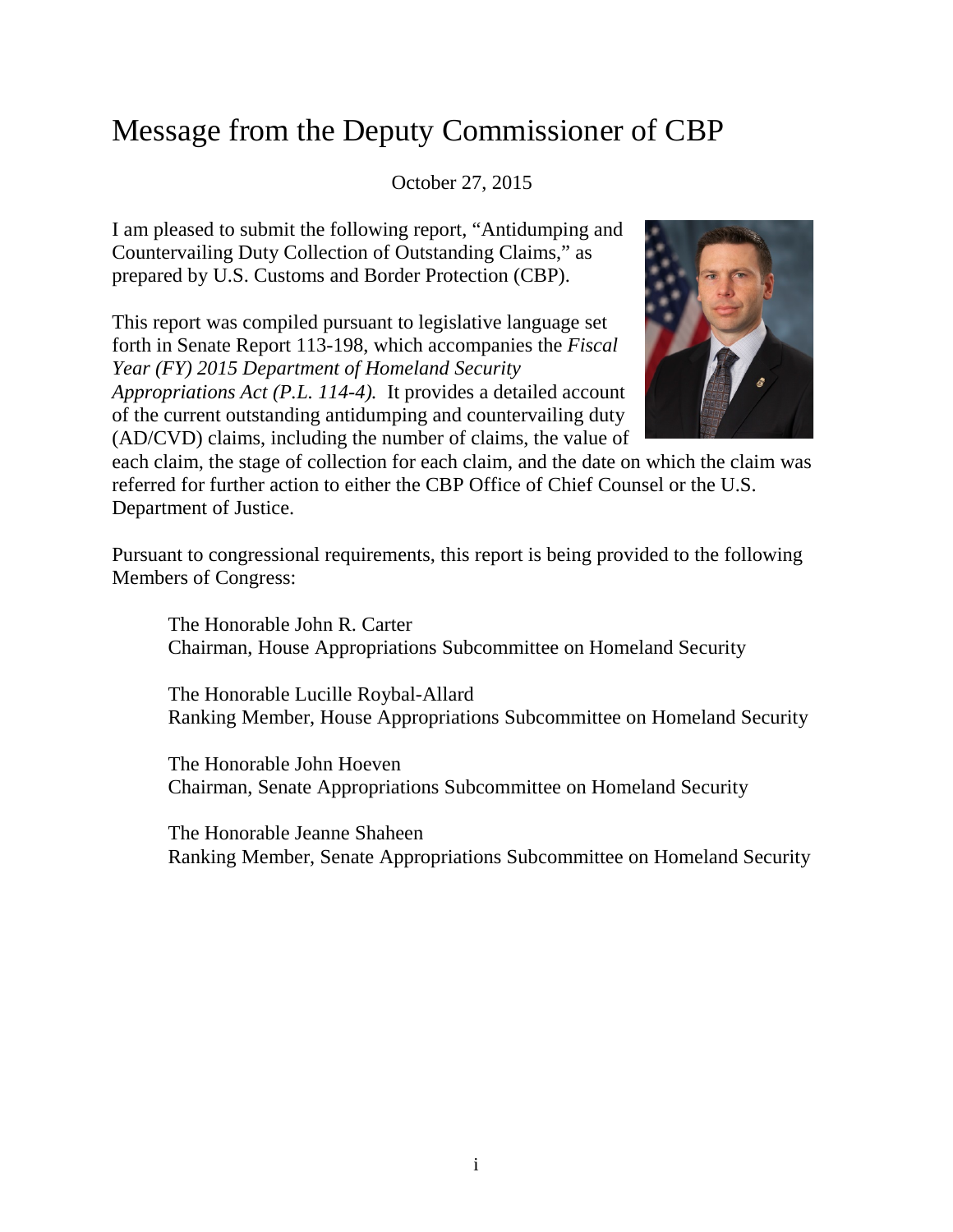I would be pleased to respond to any questions you may have. Please do not hesitate to contact my office at (202) 344-2001 or the Department's Chief Financial Officer, Chip Fulghum, at (202) 447-5751.

Sincerely,

Kevin K. McAleenan<br>Deputy Commissioner U.S. Customs and Border Protection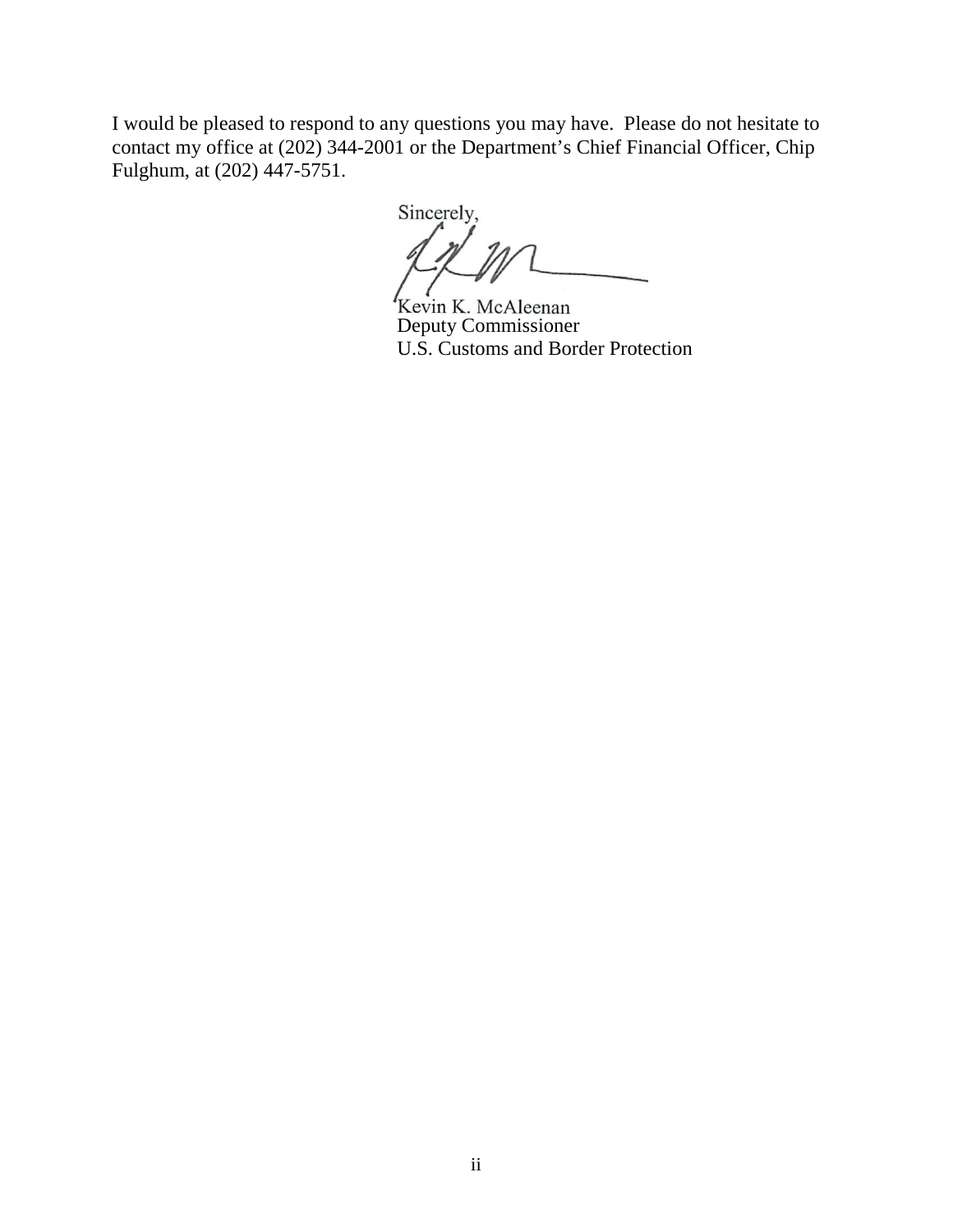### Executive Summary

CBP has a statutory responsibility to collect all revenue due to the U.S. Government that arises from the importation of goods into the United States. In FY 2014, CBP collected approximately \$48.1 billion. Importers deposited approximately \$532.5 million in AD/CVD, which represents 1.1 percent of the total collected in FY 2014.

The majority of importers involved in shipments of goods subject to AD/CVD orders lawfully pay the duties and fees due. CBP's principal challenges with regard to AD/CVD collections include the retrospective nature of the AD/CVD system and the inability of a bonding system based on suretyship to effectively secure AD/CVD debts. This report focuses on the AD/CVD collections process, and will not directly address the related but distinctive issue of AD/CVD evasion. AD/CVD evasion (any effort to circumvent the AD/CVD program, including AD/CVD collections) has been addressed in other CBP reports; most notably the "Antidumping and Countervailing Duty Enforcement Actions and Compliance Initiatives" annual report to Congress.

Outstanding AD/CVD claims are a very challenging matter. Uncollected AD/CVD debt is disproportionately concentrated among a handful of industries within a few countries (principally China). This subset is primarily characterized by final AD/CVD liquidation rates that are approximately  $10 - 20$  times greater than the initial AD/CVD deposit rates. CBP continues to explore a variety of avenues to address the challenge of uncollected AD/CVD debt.

The actual amount of dumping or subsidization is not known at the time of entry, which is the time when CBP has the best opportunity to enforce collection of the duties properly owed to the U.S. Government. Commerce is responsible for conducting AD/CVD investigations and reviews to determine whether, and to what degree, merchandise imported into the United States is being sold at dumped prices, or benefits from countervailable subsidies. CBP's role in enforcing the AD/CVD laws is to collect the duties assessed against applicable imports. The U.S. AD/CVD system is designed to provide the most accurate assessment possible, based on actual sales. Because Commerce's assessment methodology is retrospective, it is impossible to know the duty amount at the time of import. Thus, under U.S. law and the World Trade Organization Agreements, importers make cash deposits at the time of import and parties have the right to request administrative reviews to calculate the actual amount of duties owed. Administrative reviews can take up to 18 months as Commerce collects updated information on pricing and subsidization, analyzes that information, and issues a notice of final results of review in the Federal Register.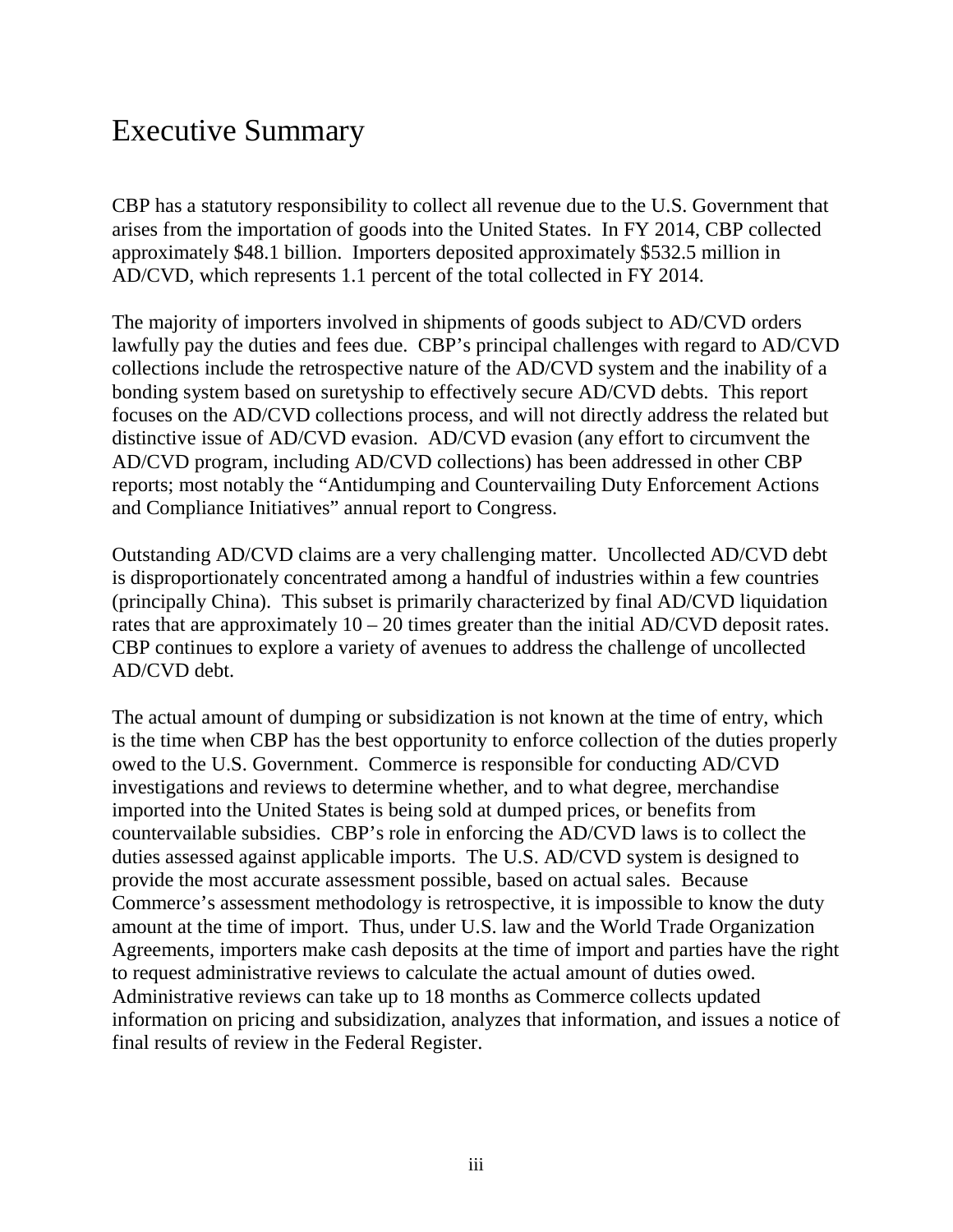Additionally, final assessment may be delayed when parties litigate the administering authorities' determinations. Such legal challenges can postpone the final duty assessment for several more years. Further, principals (importers) or sureties have the right to an additional 90- or 180-day period to file a protest. Protests provide parties the ability to challenge CBP's decisions on the final assessment of duties. The overwhelming majority of all protests were not approved, yet they serve to delay CBP's efforts to collect. Therefore, it is not unusual for more than 2 years to pass between the entry date and the date when CBP can begin its actual collection efforts. At any time during these stages, companies may go out of business, file for bankruptcy, or otherwise avoid duty collection efforts.

This report provides information about the outstanding AD/CVD claims currently due to the U.S. Government, and will allow for a greater understanding of these debts, the efforts undertaken by CBP to collect these monies, and the challenges that hinder collection. Despite these challenges, CBP actively pursues collection of all unpaid AD/CVD claims.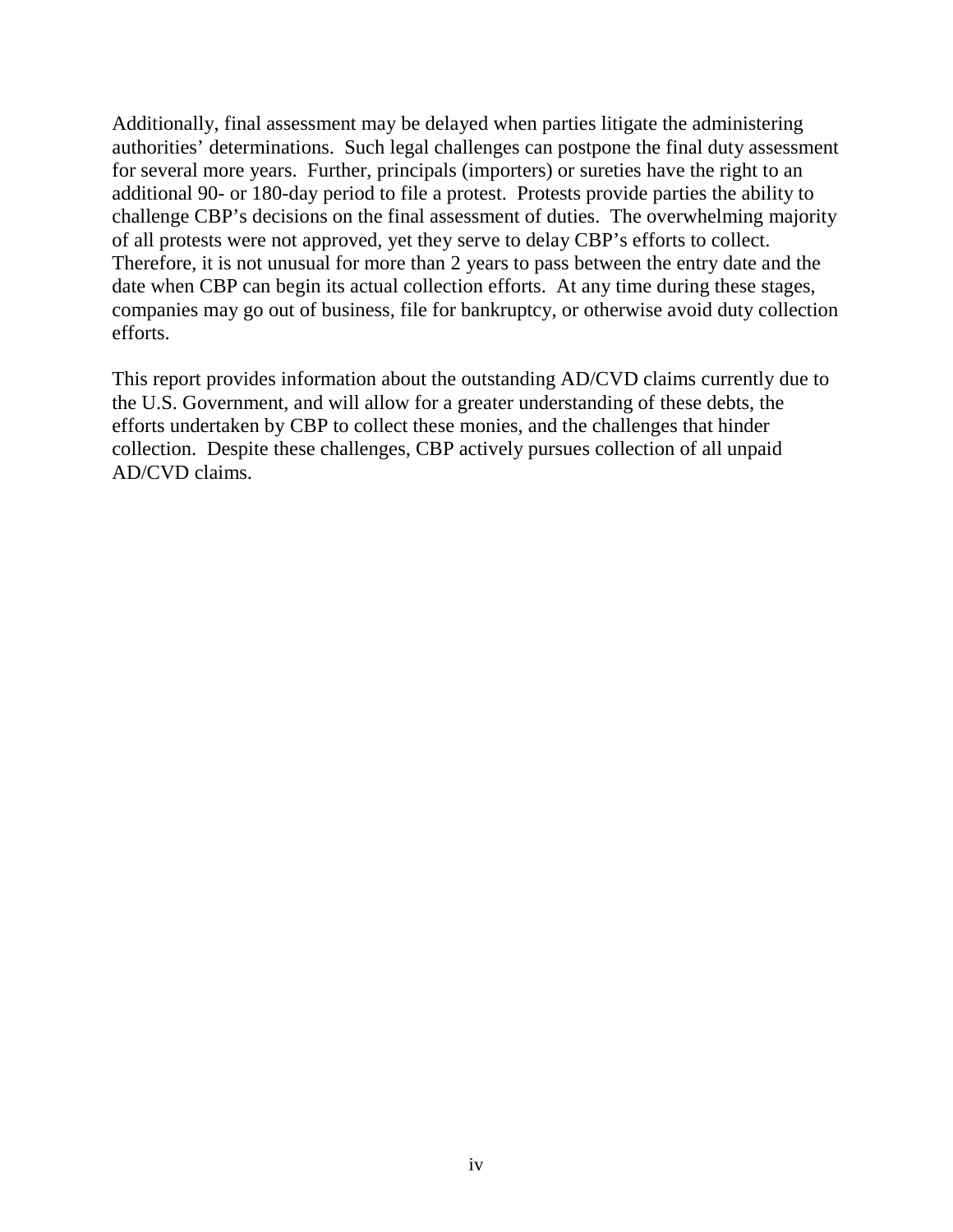

# Antidumping and Countervailing Duty Collection **Outstanding Claims**

# **Table of Contents**

| $\mathbf{I}$ .  |                                                                    |  |
|-----------------|--------------------------------------------------------------------|--|
| II.             |                                                                    |  |
| III.            |                                                                    |  |
| A.              |                                                                    |  |
| <b>B.</b>       |                                                                    |  |
| $\mathcal{C}$ . |                                                                    |  |
| D.              |                                                                    |  |
| E.              | Inability of Current Suretyship Procedures to Guaranty Collections |  |
| F.              |                                                                    |  |
| G.              |                                                                    |  |
|                 |                                                                    |  |
| Α.              |                                                                    |  |
| <b>B.</b>       |                                                                    |  |
| $\mathbf{C}$ .  |                                                                    |  |
| D.              |                                                                    |  |
| V.              |                                                                    |  |
| VI.             |                                                                    |  |
|                 |                                                                    |  |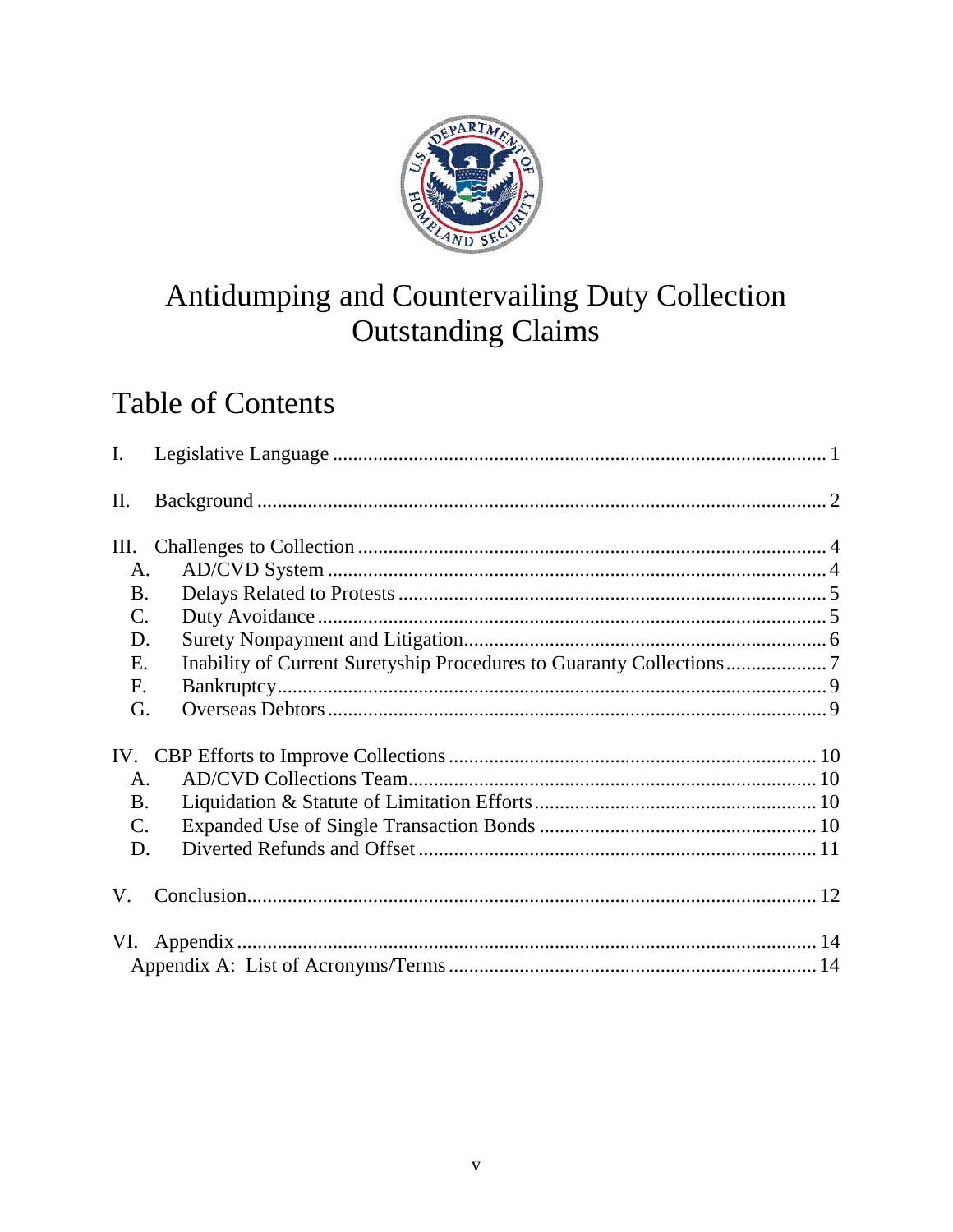### I. Legislative Language

This report is presented in accordance with Senate Report 113-198, which accompanies the *Fiscal Year* (FY) *2015 Department of Homeland Security* (DHS) *Appropriations Act (P.L. 114-4).*

Senate Report 113-198 states:

Separately, CBP is directed to report to the Committee on collection of the outstanding \$1,079,000,000 in AD/CVD duties, including the number of claims, the value of each claim, the stage of collection for each claim and the date on which the claim was referred for further action to either the CBP Chief Counsel or Department of Justice. This report shall be submitted to the Committee not later than 180 days after the date of enactment of this act. This report will include the steps that have been taken to recover funds and will also include the challenges that prevent collection. CBP shall publish on its Web site a version of this report that provides appropriate privacy and trade sensitivity protections.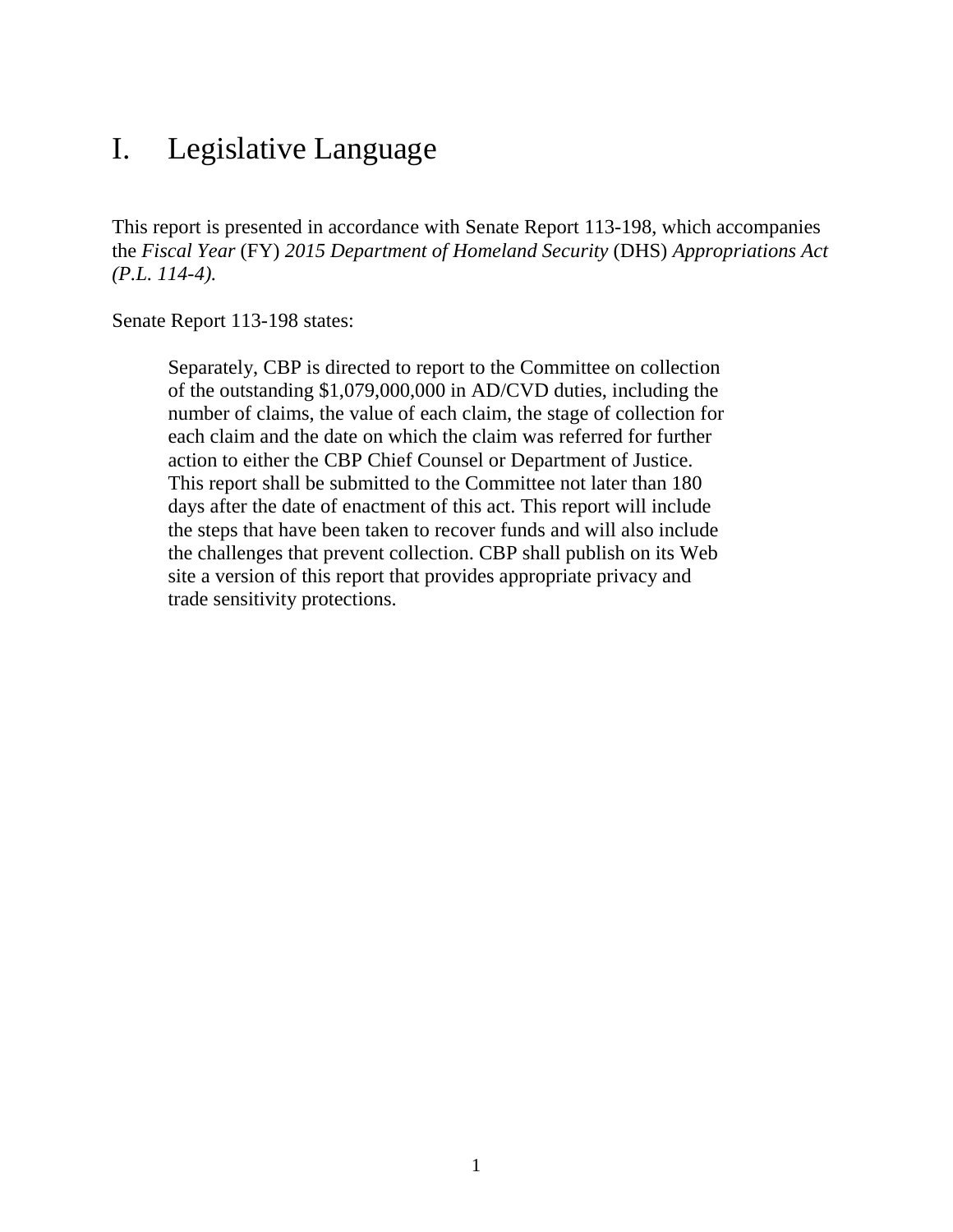### II. Background

CBP has a statutory responsibility to collect all revenue under the tariff laws of the United States. CBP plays a ministerial role in the U.S. Government's efforts to level the playing field for U.S. companies injured by unfair trade practices, including merchandise that is sold at less than fair value in the United States or where a foreign country subsidizes its exports. The majority of importers involved in shipments of goods subject to AD/CVD orders lawfully pay the duties due.

The laws governing AD/CVD collections are provided for in Title VII, Sections 701-783 of the *Tariff Act of 1930*, as amended, and updated in 1994 by the *Uruguay Round Agreements Act* (P.L. 103-465). These provisions are codified as Chapter IV of Title 19 of the United States Code (U.S.C.), sections 1671-1677n (19 U.S.C. §§ 1671-1677n). The AD/CVD provisions are also governed by the *North American Free Trade Agreement Implementation Act* (P.L. 103 -182), which amended Title 19 concerning trade between Mexico, Canada, and the United States. The U.S. Department of Commerce's (Commerce) regulations governing how to implement the AD/CVD provisions of the U.S.C. are laid out in Title 19, Part 351 of the Code of Federal Regulations (19 CFR Part 351). CBP's regulations concerning AD/CVD are laid out in 19 CFR §§ 159.41 and 159.47, which state that AD/CVD shall be assessed according to Commerce's regulations.

Commerce is responsible for conducting AD/CVD investigations and reviews to determine whether, and to what degree, merchandise is being sold at dumped prices, or benefits from countervailable subsidies. CBP's role in enforcing the AD/CVD laws is to collect the duty deposited at the time of entry and to assess the final duty amount at the close of an AD/CVD administrative review of applicable imports.

An AD/CVD bill is created when an entry of imported merchandise, subject to countervailing duties under 19 U.S.C. § 1671 or antidumping duties under 19 U.S.C. § 1673, liquidates with an increase in duties. Most AD/CVD bills are the direct result of instructions from Commerce to liquidate the entry with additional AD/CVD due. A small percentage of AD/CVD bills are the result of CBP attempting to collect deposits on AD/CVD entries where those deposits have been secured by a bond. CBP notifies the principal (importer of record) at the time of initial billing and every 30 days after the due date until the bill is paid or otherwise closed. Approximately 60 days after the initial bill date, CBP will report outstanding bills on a Formal Demand on Surety for Payment of Delinquent Amounts Due (informally known as the "612 Report") and every month thereafter until the bill is paid or otherwise closed. CBP also provides an additional written demand informing the surety of the consequences of failing to cooperate with the agency to resolve the debt. If a surety bond has already been exhausted, CBP will not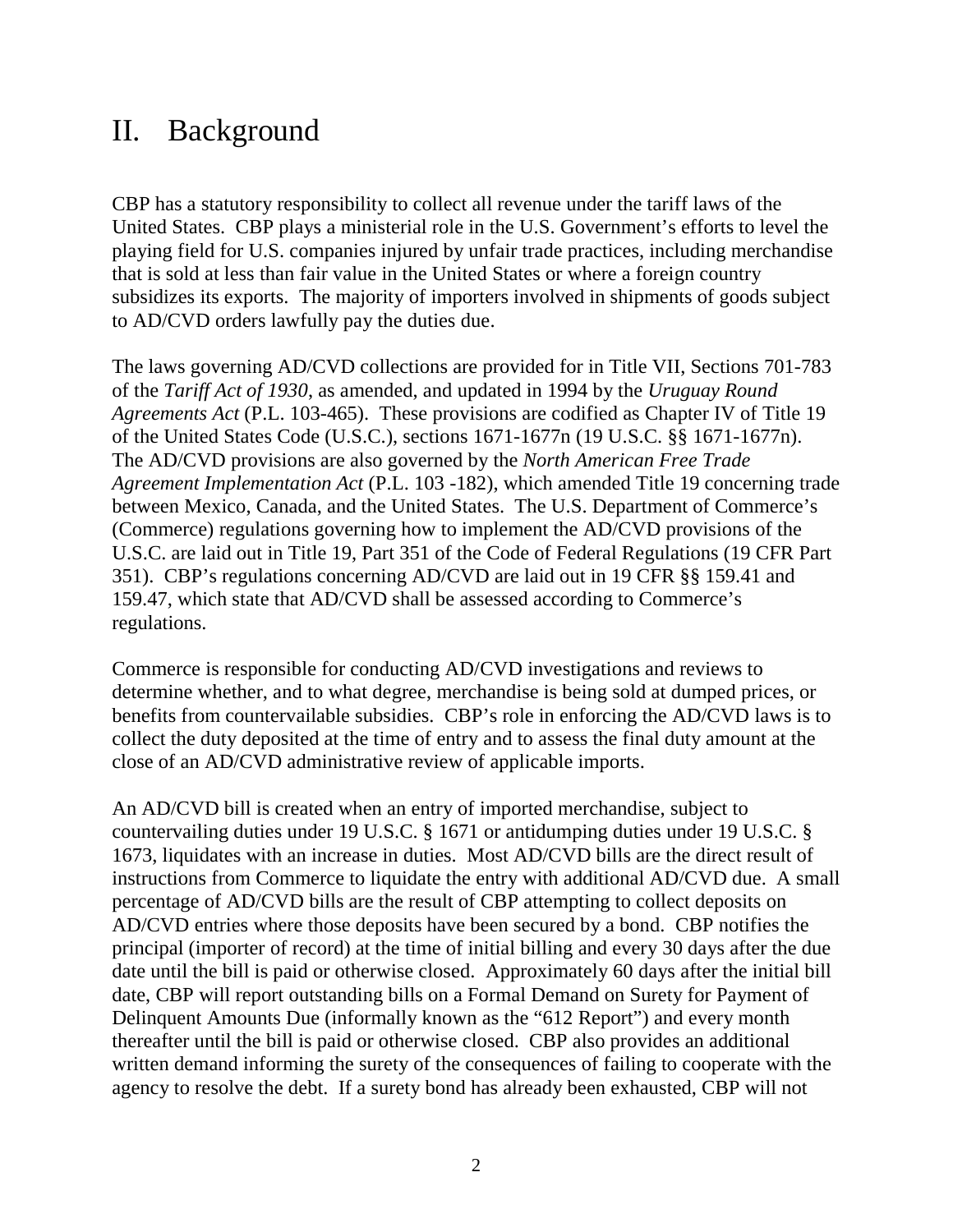make a demand on the surety for other open bills covered by that surety bond as the surety is no longer liable.

Ultimately if CBP is unable to collect the applicable duties from either the principal or surety via administrative collection processes, the debt will be referred to the Office of Chief Counsel (OCC) for legal action if the principal amount is over \$1,500. OCC reviews each claim for legal sufficiency and makes demands on delinquent entities or refers matters to the U.S. Department of Justice (DOJ) for litigation, when appropriate. In limited circumstances, DOJ may accept referrals for legal action even if the principal amount owed is less than \$2,500 (see 31 CFR § 904.4).

When CBP has exhausted the above collection stages and claims remain unpaid, CBP will terminate collection action and discharge the indebtedness. OCC's concurrence must be obtained to complete the termination of collection process.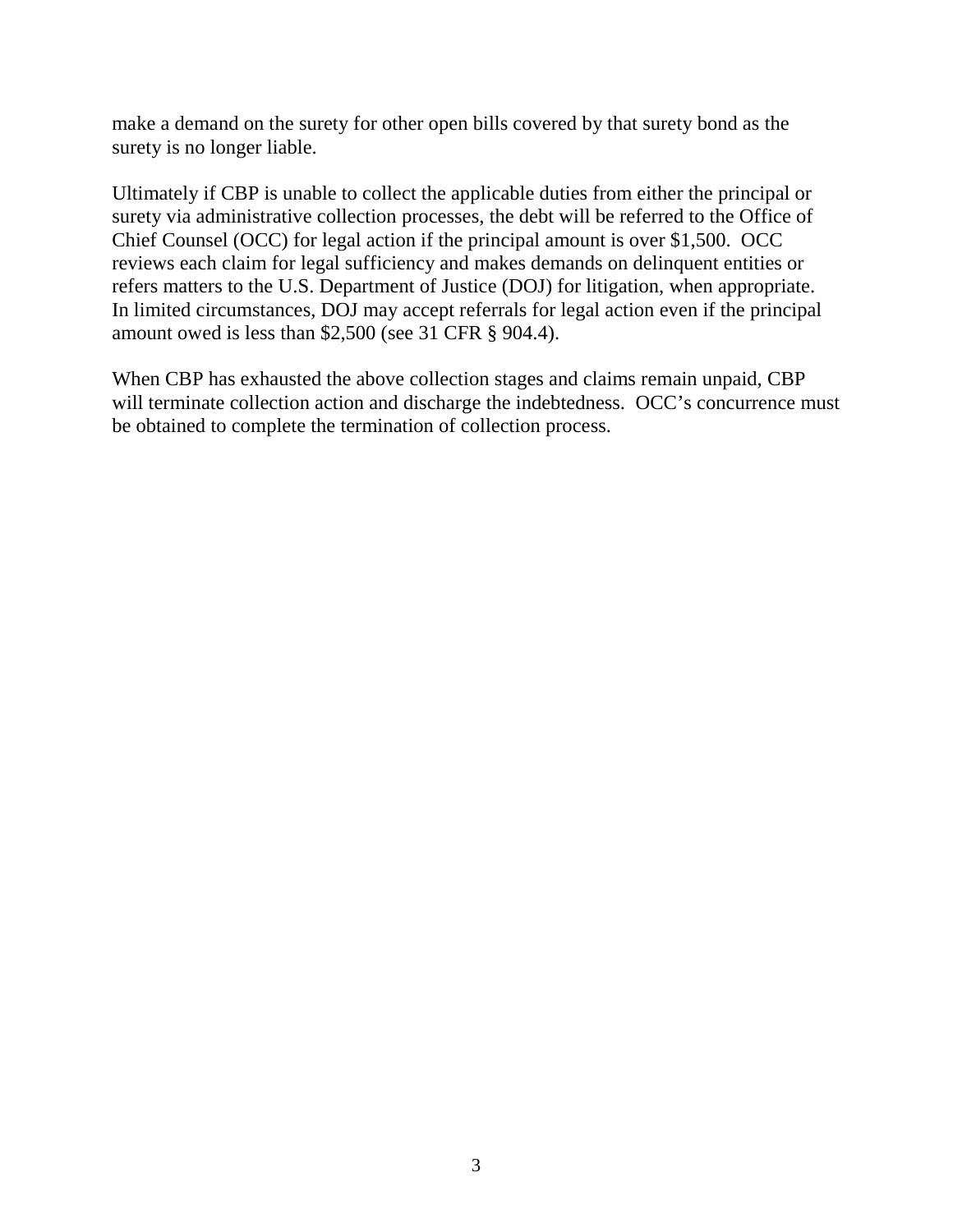### III. Challenges to Collection

#### A. AD/CVD System

CBP's ability to fulfill its statutory responsibility with regard to AD/CVD is significantly impacted by the United States' retrospective AD/CVD system and the willingness and ability of importers to pay AD/CVD. In some cases, it is further hampered by these parties' exploitation of the review and due process requirements that are inherent in any World Trade Organization (WTO)-compliant AD/CVD system. The challenges posed by the current system have been well-documented in numerous CBP reports, as well as in at least three reports issued by the U.S. Government Accountability Office (GAO) dating back to  $2008$ .<sup>[1](#page-9-0)</sup> Moreover, the current U.S. AD/CVD system was the subject of a comprehensive analysis by Commerce provided to Congress in [2](#page-9-1)010. $2$ 

Under the U.S. system, CBP collects estimated AD/CVD at the time of entry either in the form of cash or a bond as security, but the final AD/CVD amount an importer is obligated to pay is not known until the conclusion of an administrative proceeding, that is, after Commerce conducts an annual review of the AD/CVD order, or after a final and conclusive court decision has been issued. Commerce usually completes an administrative review 1 to 2 years after entry has occurred.<sup>[3](#page-9-2)</sup> Commerce's findings may then be subject to judicial review by the U.S. Court of International Trade and the U.S. Court of Appeals for the Federal Circuit or, with respect to imports from Canada or Mexico, review by a bi-national panel. Therefore, final determination of the AD/CVD amount to be collected may not be settled until the conclusion of litigation, during which time CBP often is enjoined from liquidating subject entries. If the AD/CVD assessment rate established by Commerce's review is greater than the estimated AD/CVD paid at entry, CBP is required to liquidate the underlying entry in a timely manner and to issue a bill to the importer and any surety to collect the additional AD/CVD. When the bill is finally issued, an importer or surety that is not willing or does not have the financial ability to pay the duties affects CBP's ability to successfully collect these duties.

Due to the due process required of an AD/CVD system, it often results in the issuance of bills years after the importation of merchandise has occurred. For the original importers of the merchandise (who have almost always sold the goods long before they receive a bill for additional duties from CBP), many are unwilling, unable, or simply have no

 $\overline{a}$ 

<span id="page-9-1"></span><span id="page-9-0"></span><sup>&</sup>lt;sup>1</sup> GAO-08-391; GAO-08-876R; and GAO-11-693T.<br><sup>2</sup> "Relative Advantages and Disadvantages of Retrospective and Prospective Antidumping and Countervailing Duty Collection Systems," November, 2010.

<span id="page-9-2"></span><sup>&</sup>lt;sup>3</sup> If no review is requested, Commerce will issue automatic instructions requesting CBP to liquidate at the amount of the cash deposit or bonding rate.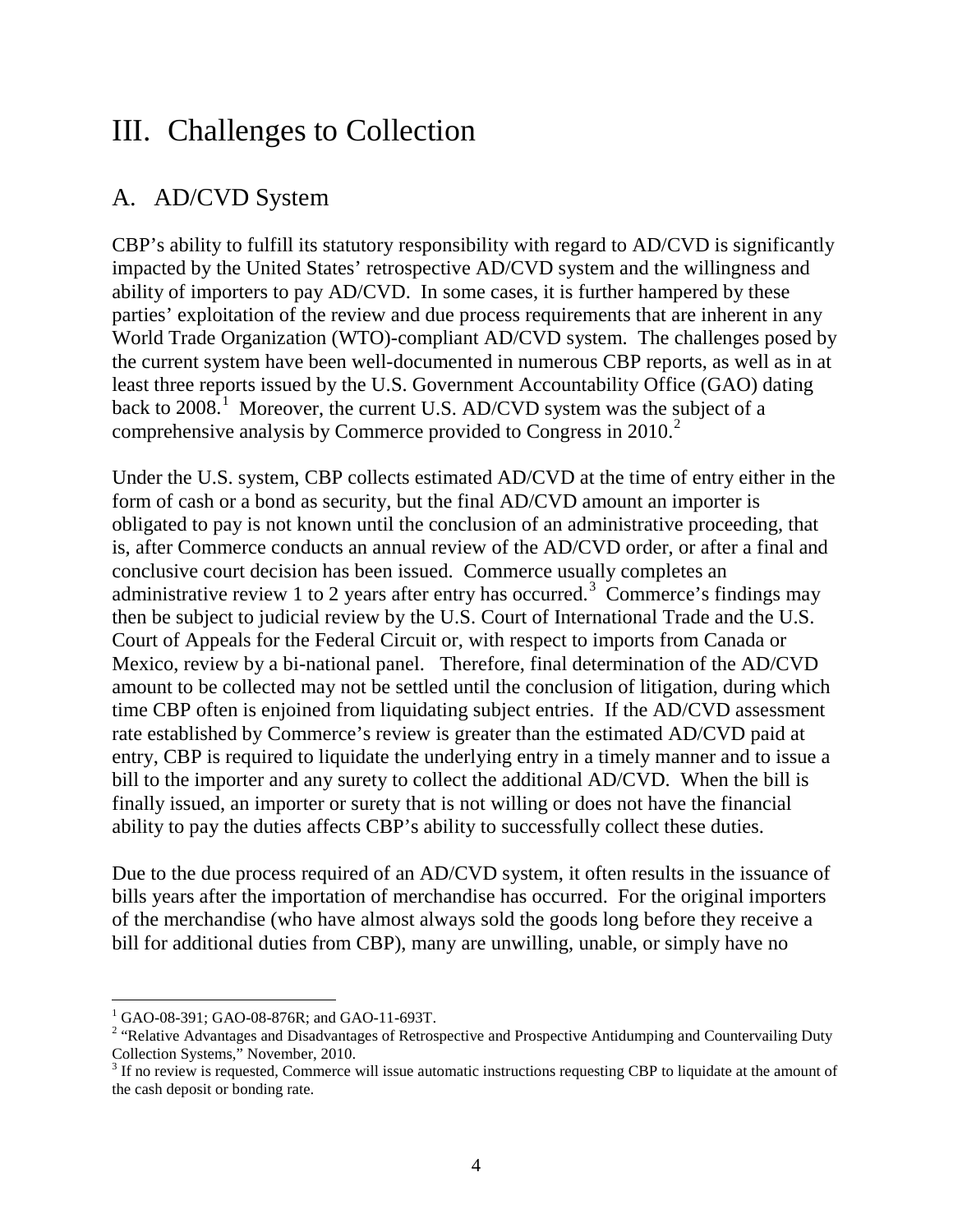intention of paying any increase in duties. The specific percentage of total uncollected duties attributable to each of these circumstances is impossible to determine.

#### B. Delays Related to Protests

In addition to the significant delay in issuing AD/CVD bills inherent in the U.S. retrospective system, other factors inherent in the duty collection process may further lengthen the period of time between importation of AD/CVD merchandise and active collection efforts. For example, 19 U.S.C. § 1514 permits an importer or surety to protest a decision, including the legality of all orders and findings entering into those decisions, made by CBP. A protest can lengthen the period of time between liquidation and CBP's efforts to actively collect on that bill. During a protest, these amounts remain due but, as a general rule, CBP will not sanction an importer solely on the grounds for failure to pay increased duties or additional duties on liquidation or re-liquidation until a decision is reached on the open or suspended protest. CBP is also less likely to demand a larger continuous bond from the debtor (i.e., more security on future importations) as a result of existing debt if that debt is covered by an open protest. Since 2004, the governing statute and CBP regulations have allowed for the filing of a protest up to 180 days after the date of notice of liquidation (which is also usually the initial bill date). Moreover, the protesting party may seek further administrative review of CBP's initial decisions to deny a protest. In short, debtors may often continue to import and operate 'business as usual' despite having a significant amount of open debt as long as the importer or surety has protested that debt.

#### C. Duty Avoidance

A significant majority of the debtors associated with uncollected AD/CVD debts have not evaded AD/CVD duty obligations in the sense that the associated import entries were accurately classified and correctly filed. Moreover, in most cases, these entities deposited the required amount of AD/CVD at the time of entry and fully complied with all CBP bonding requirements. These importers have not overtly evaded the AD/CVD entry process and are generally not culpable of negligence, gross negligence, or fraud.

However, these debtors share certain characteristics that strongly suggest they never intended to pay, or lacked the financial ability to ever pay, any significant increases in duties that might result from Commerce's review of unfair pricing practices or countervailable subsidization. Often referred to as "shell companies," they are characterized by having few assets and being lightly capitalized or undercapitalized. From the outset, these transitory entities lack the financial resources to pay large AD/CVD bills issued years after the imported goods have been imported and sold. Such entities are able to easily enter (and leave) markets for imported goods subject to AD/CVD. They tend to be in existence for a relatively short period of time, import only merchandise that is subject to AD/CVD, and typically disappear or dissolve before CBP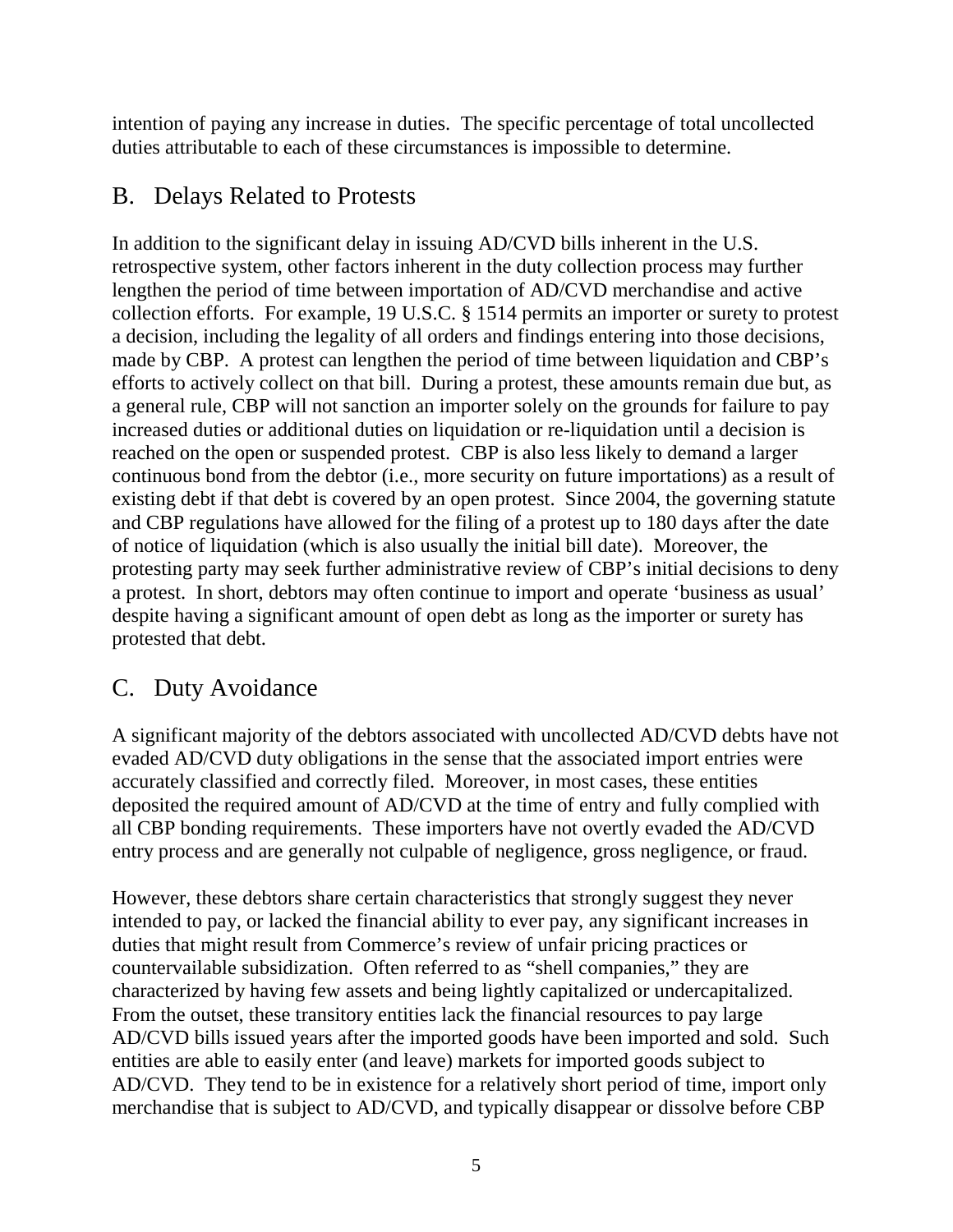issues AD/CVD bills associated with their importations. In some instances, CBP analysis suggests that overseas manufacturers deliberately create such importing entities to secure access to the U.S. market while avoiding the payment of AD/CVD duties that accompany the imported goods.

Too frequently, by the time that CBP is able to take action to collect AD/CVD bills, these importers have gone out of business, entered bankruptcy, or simply disappeared, leaving few or no assets that could satisfy a bill or a judgment. Efforts are being made to identify these likely parties early in the process, and to require additional security where possible to help minimize the uncollected duty problem that results from the difference between a deposit amount and the actual final duties owed.

An example of the above is evident from looking at the timeline for one importer who is associated with 777 of the open AD/CVD bills.

- Importer was incorporated under state law in Month 1;
- Importer established a CBP importer record in Month 3;
- Importer filed first entry in Month 12;
- Importer filed last entry in Month 25;
- Importer entered approximately \$30 million of merchandise in just over 1 year;
- Importer officially dissolved in Month 25 (same month as date of last importation);

• Liquidation of the entries was suspended by operation of law while Commerce conducted its review of the AD/CVD order in order to determine the final AD/CVD rate;

• CBP timely issued the first bills for additional AD/CVD for this importer in Month 43;

- Importer currently owes CBP \$43.4 million; and
- The only money collected by CBP thus far in connection with the 777 AD/CVD bills issued to this importer was a \$50,000 payment from the continuous bond surety.

#### D. Surety Nonpayment and Litigation

CBP faces significant legal challenges from the sureties whose bonds secure the AD/CVD bills. OCC is in the midst of executing an overall litigation strategy on outstanding AD/CVD bills and has worked with DOJ to file more than 30 lawsuits against sureties in the U.S. Court of International Trade. In these collection cases initiated by DOJ, CBP is seeking to collect more than \$73 million under surety bonds securing imports of crawfish tail meat, potassium permanganate, wooden bedroom furniture, canned mushrooms, garlic, and honey. These cases are in various litigation phases, from pleading to appeal.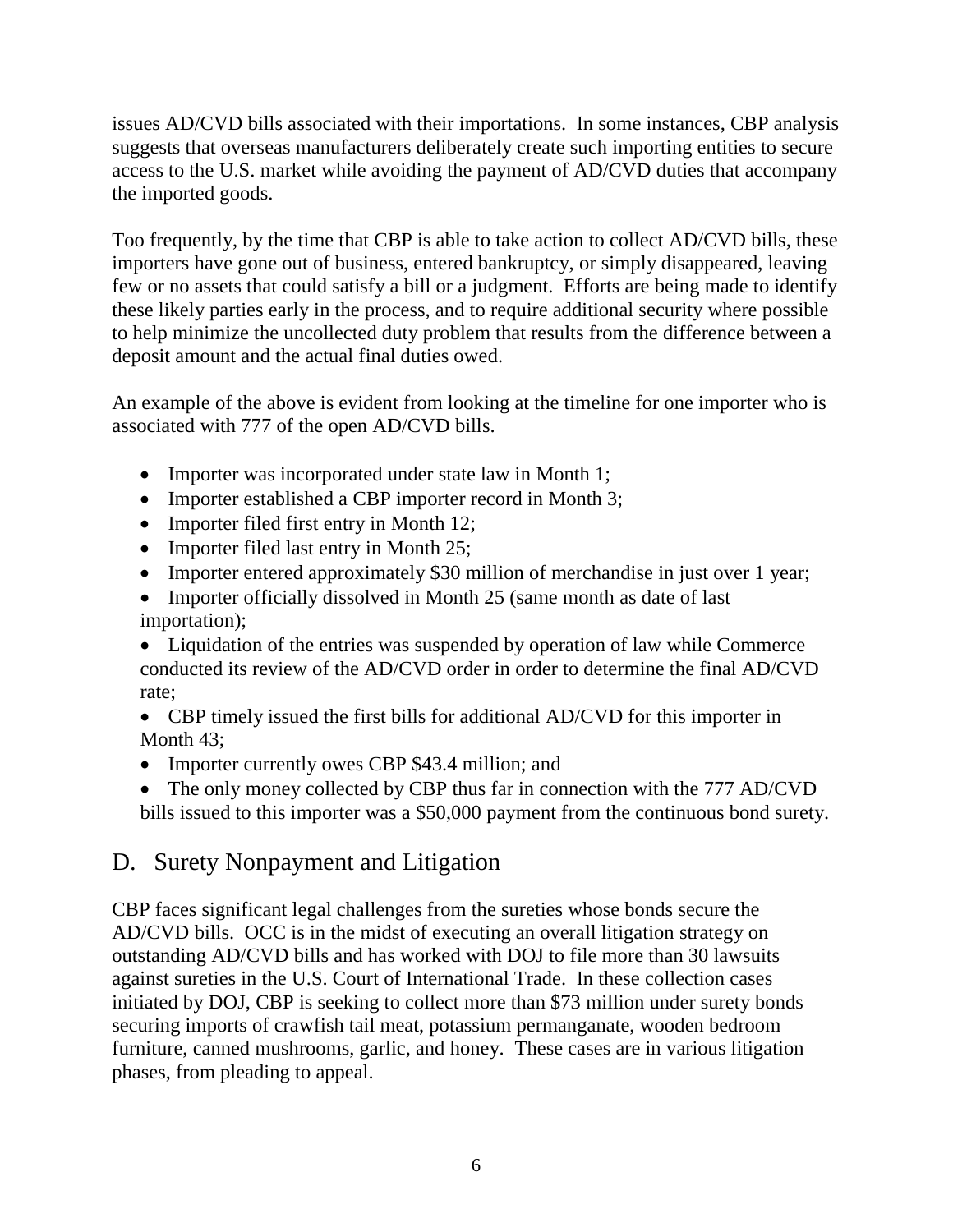In addition, CBP is working with DOJ to actively defend about 325 lawsuits, the majority of which have been brought by a single surety, seeking refunds exceeding \$98 million of AD/CVD payments already made. Many of these cases center on legal issues such as liability and bond validity, in addition to other legal defenses.

OCC also is working with DOJ to seek the fullest recovery possible in the state insolvency proceedings of three former customs sureties. These proceedings have continued for almost 15 years, requiring an extensive commitment of resources by both OCC and DOJ.

In all of these matters, CBP is working with DOJ to aggressively pursue both equitable and statutory interest against sureties for failing to pay outstanding bond obligations upon lawful demand. This includes pressing for interest in excess of the bond amounts when CBP and DOJ are required to utilize their limited resources to file a collection action, often after years of nonpayment by the sureties, and in some cases even after the surety admits to having no legal basis for nonpayment. In this way, CBP seeks to establish a clear monetary incentive for sureties to make prompt payment upon demand, as well as a disincentive for future litigation based on spurious defenses. To that end, the Court of Appeals for the Federal Circuit recently awarded CBP a major victory by agreeing with CBP that sureties are liable for penalty interest under 19 U.S.C. § 580 on all types of customs bonds, including bonds securing regular duties and AD/CVD. See United States v. American Home Assurance Co., No. 2014-1292, slip op. (Fed. Cir. June 17, 2015). DOJ and CBP intend to build on this victory in cases still being litigated.

#### E. Inability of Current Suretyship Procedures to Guaranty Collections

As uncollected AD/CVD debt continues to grow despite CBP's numerous efforts to improve collections, it is becoming evident that the use of security (in terms of CBP's current surety bond process) cannot fully address the collection challenges presented by the retrospective AD/CVD process. Even if improved upon, the suretyship procedures are not a panacea. The surety nonpayment and litigation issues cited in the previous section are just one example of the inability of a surety/security approach to insure collections under a retrospective AD/CVD system.

Even if CBP were to require significant amounts of additional security for all merchandise subject to AD/CVD, and could collect on that security in a flawless and cost-effective manner, that additional security likely would offset only a small portion of the uncollected debt that results from final antidumping rates on imported goods as much as 10 to 20 times greater than the initial deposit rate. Moreover, the only way for bonding to effectively bridge the chasm between duties deposited at time of importation and final AD/CVD amounts due would be for security requirements to be so prohibitively high as to pose severe restrictions on any business importing merchandise subject to AD/CVD. Such bonding requirements likely would dramatically reduce importations of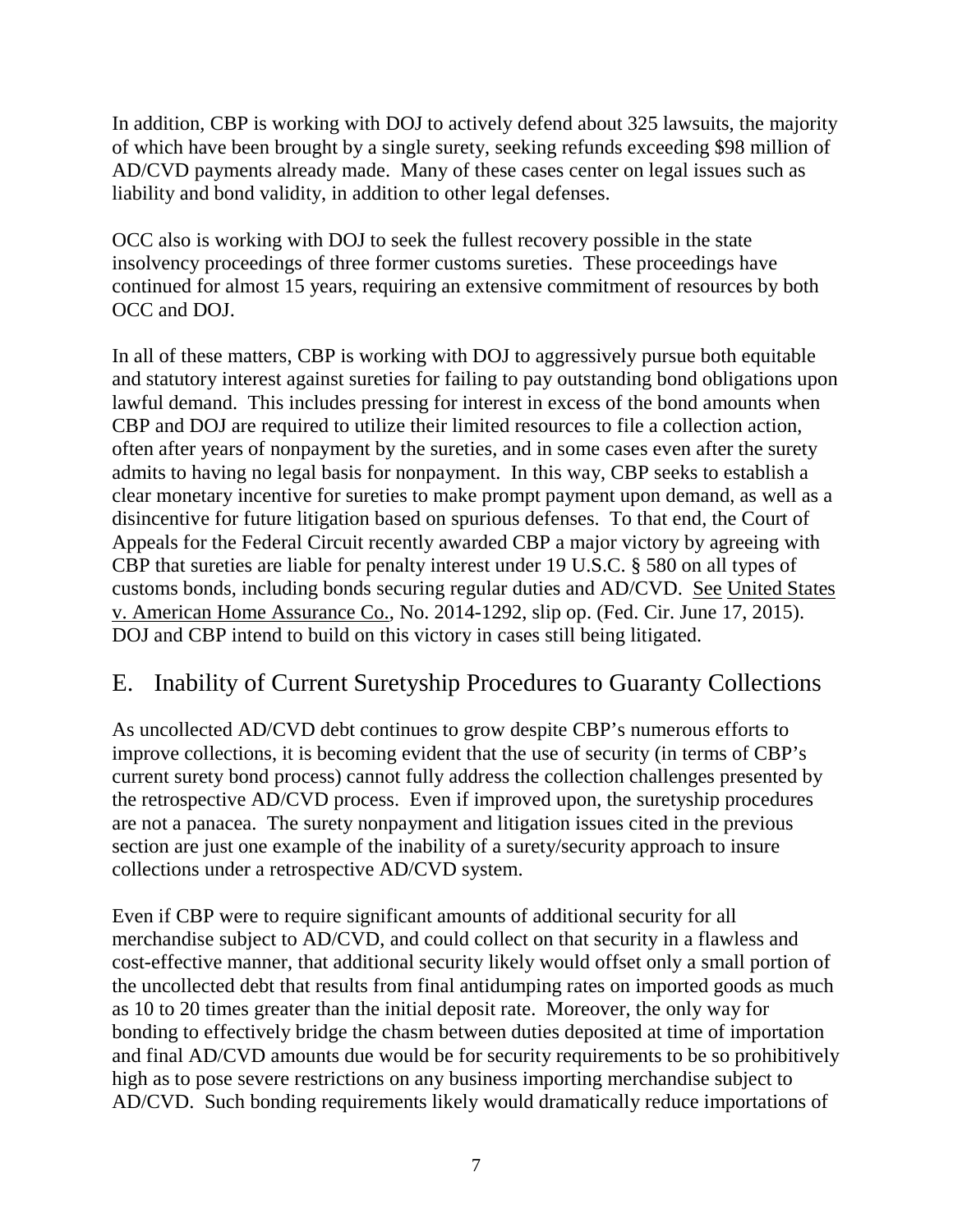the commodity, drive more parties to attempt to intentionally evade the AD/CVD order, and could face an immediate challenge in the U.S. Court of International Trade ("CIT") or before the WTO.

As an example of surety bonds being unable to solve the challenge posed by AD/CVD collections, consider the case of another importer/debtor. AAA Imports Inc. (hereafter referred to as 'AAA') (a fictitious name but all of the details presented here factually correspond to an actual AD/CVD collection account) imported more than \$100 million of goods subject to an antidumping order over a 4-year period.

AAA entries of merchandise subject to antidumping were properly filed. The antidumping status of the merchandise was correctly declared at time of entry. AAA did not evade the CBP antidumping process; although it may be reasonable to suspect that AAA never intended to pay the additional duties associated with a final liquidation rate of over 200 percent. Along with the continuous bond security required, CBP also collected antidumping duty deposits of  $15 - 30$  percent of the merchandise value at the time of entry on the AAA importations of antidumping goods (according to cash deposits rates set by Commerce). AAA as a company did not have any history with CBP that would suggest that it was a payment or compliance risk.

The first bill to AAA for additional antidumping duties due was not issued until approximately 2 years after AAA's last importation. By the time debt even started to accrue, AAA was no longer actively importing. CBP since has collected in full on all of the applicable continuous bond coverage, and the total amount of antidumping collections by CBP in connection with the AAA importations is \$16.8 million (roughly 15.6 percent of the *total value* of the subject merchandise entered by AAA). Still, AAA currently owes more than \$200 million in additional antidumping duties. Moreover, the total amount of this open debt continues to increase as interest accrues and likely will increase when additional AAA entries are liquidated. CBP is unlikely to recover any additional money from this importer.

Under the current AD/CVD process, CBP cannot practically rely on surety bonds to prevent this scenario from reoccurring to some degree. The clear need for CBP to demand even more security on AAA entries (whether via continuous bond or single transaction bond) was neither apparent nor justifiable at the time the goods were imported. Moreover, AAA was already posting an increased amount of security and depositing a significant amount of antidumping duties at the time the goods were originally entered. The bonding requirement and antidumping deposits created significant additional operating costs for this importer, and might have been unnecessary in retrospect if Commerce had issued a final liquidation rate of 0 percent.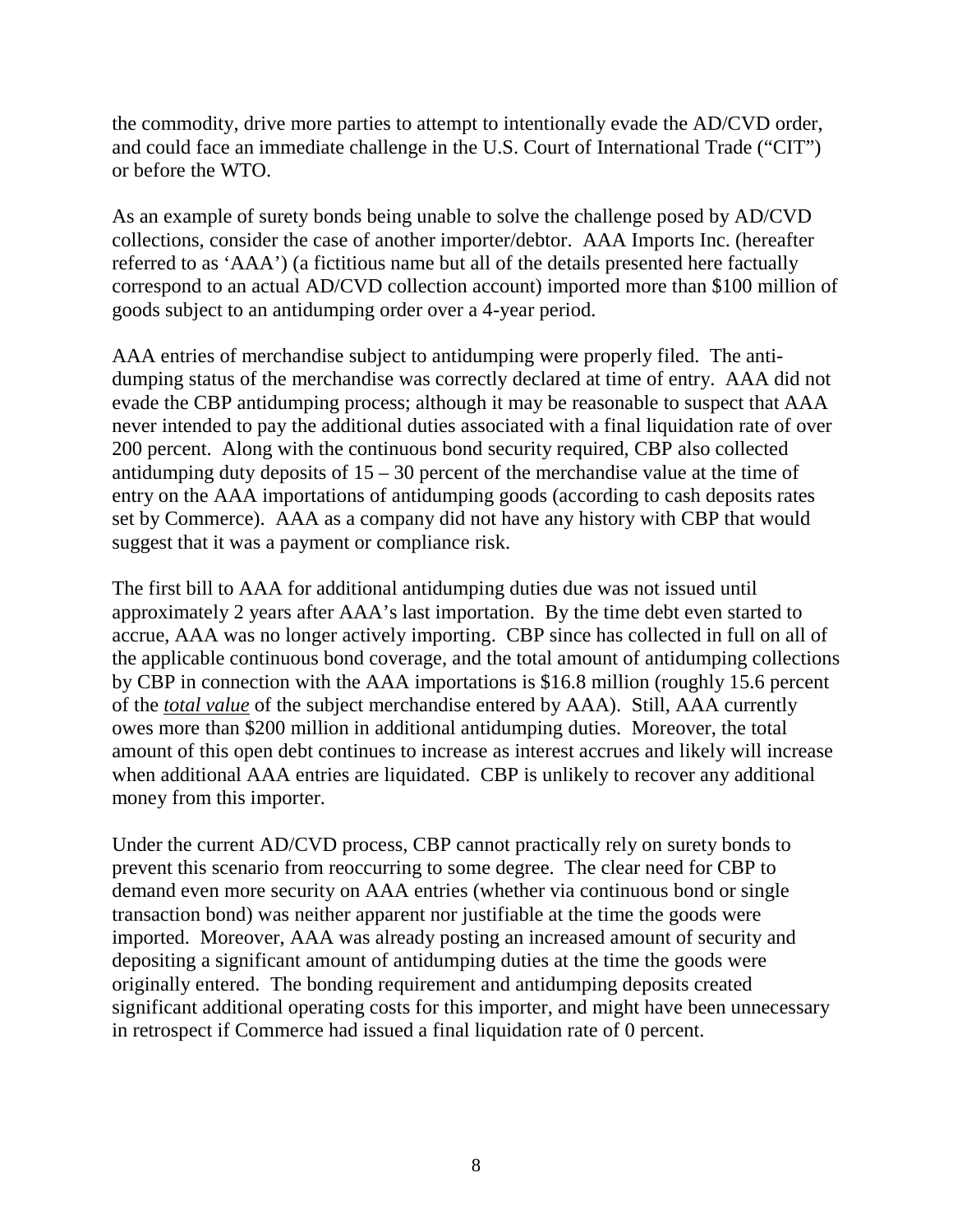#### F. Bankruptcy

In those instances where a debtor has filed for bankruptcy protection, CBP is hindered from collecting on any AD/CVD bill resulting from an entry made prior to the debtor's bankruptcy filing date. As a result, based on years of experience, CBP is likely to recover only a very small percentage of the debts covered by bankruptcy proceedings.

#### G. Overseas Debtors

Debtors domiciled overseas present unique collection challenges for CBP. These entities are more likely to have a limited and transitory U.S. presence, including fewer assets within the United States. The lack of reciprocal revenue agreements between the United States and the foreign countries in which these overseas debtors reside severely restricts the legal options available to CBP to collect on these debts. The consequences, financial or otherwise, of an overseas debtor refusing to pay an AD/CVD bill are virtually nonexistent. The delinquent overseas entity can easily establish a new importer account using a different name and address, and resume importing goods into the United States without paying the debts accumulated under the previous identity.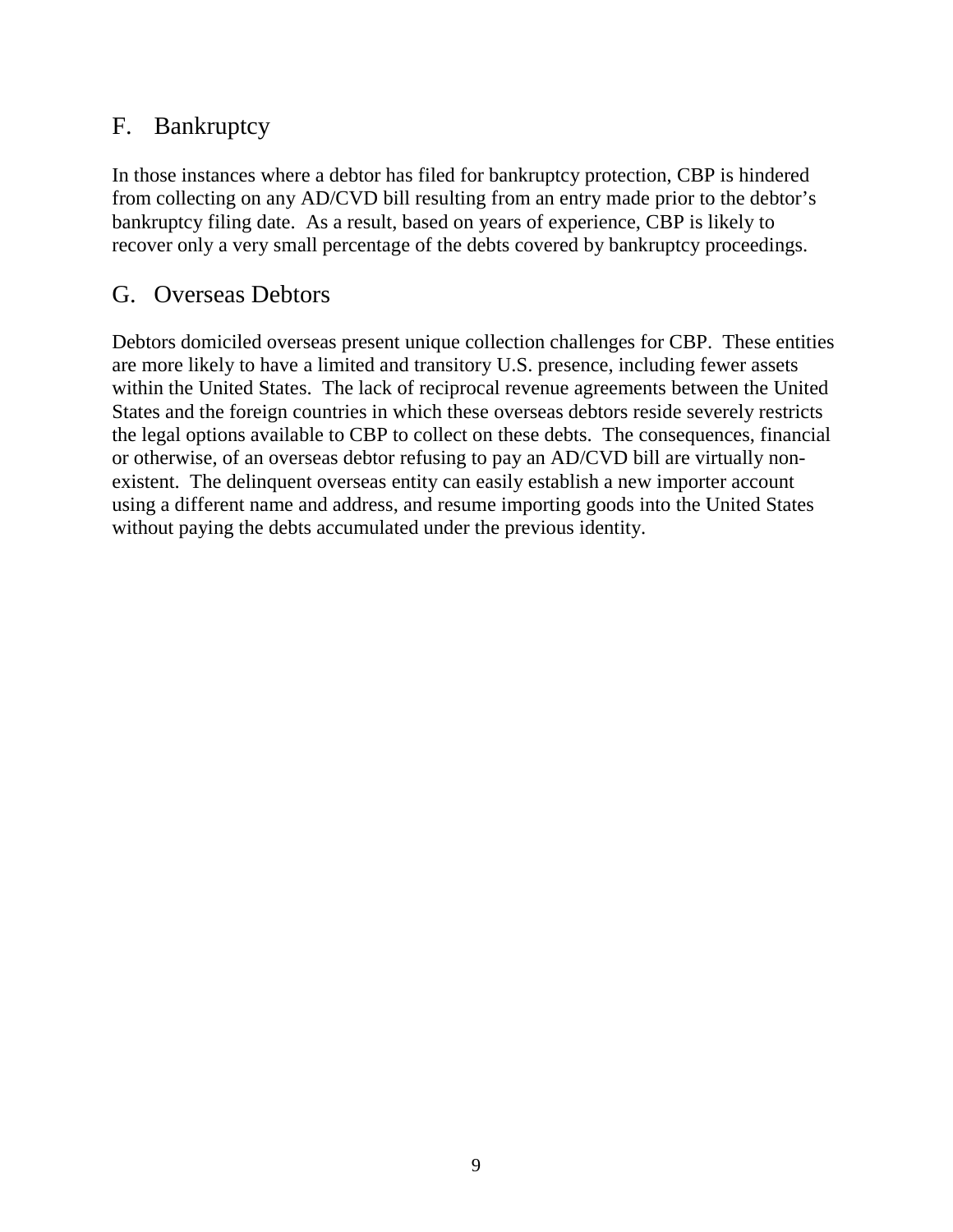# IV. CBP Efforts to Improve Collections

Below is a list of some of the recent actions that CBP has taken to improve collections. While these initiatives improve the overall recovery rate on AD/CVD debts, the net effect of these measures is primarily to mitigate the downstream effects on collections under the current system rather than resolve the AD/CVD debt problem.

#### A. AD/CVD Collections Team

A key component of CBP's current strategy to improve collections on the AD/CVD debts identified in Appendix B involved the creation of a permanent team within the CBP Office of Administration dedicated solely to the collection of AD/CVD debts.

By creating a team focused solely on AD/CVD collections, CBP has started to realize the following gains:

- Enhanced technical expertise to deal with the unique complexities posed by the AD/CVD entry, suspension, liquidation, and collection processes.
- Earlier identification of importers unwilling or unable to pay outstanding AD/CVD bills.
- Added emphasis on leveraging CBP's bonding authority to require additional security on current AD/CVD importations where appropriate.

#### B. Liquidation & Statute of Limitation Efforts

In the past year, enhanced communication between CBP offices, as well as helpful information received from U.S. industry and Commerce, has resulted in improvements to the AD/CVD liquidation process. These liquidations, which result in the creation of the AD/CVD bills, are the cornerstone of the AD/CVD collections process. Through these collaborative efforts, CBP has improved its ability to timely liquidate AD/CVD entries after liquidation instructions are received from Commerce. Expanded analysis and communication have also helped to insure compliance with expiring statutes of limitations when making claims on the surety bond for AD/CVD debts.

#### C. Expanded Use of Single Transaction Bonds

CBP continues to utilize its legal authority to require additional security in the form of a single transaction bond (STB) to protect the revenue when CBP has reasonable evidence that a risk of revenue loss exists. These efforts to require additional security have been particularly effective at simultaneously protecting the revenue while facilitating compliance when utilized with regard to AD/CVD importations. CBP has partnered with Commerce in this effort to better utilize bonding as a means to improve collectability.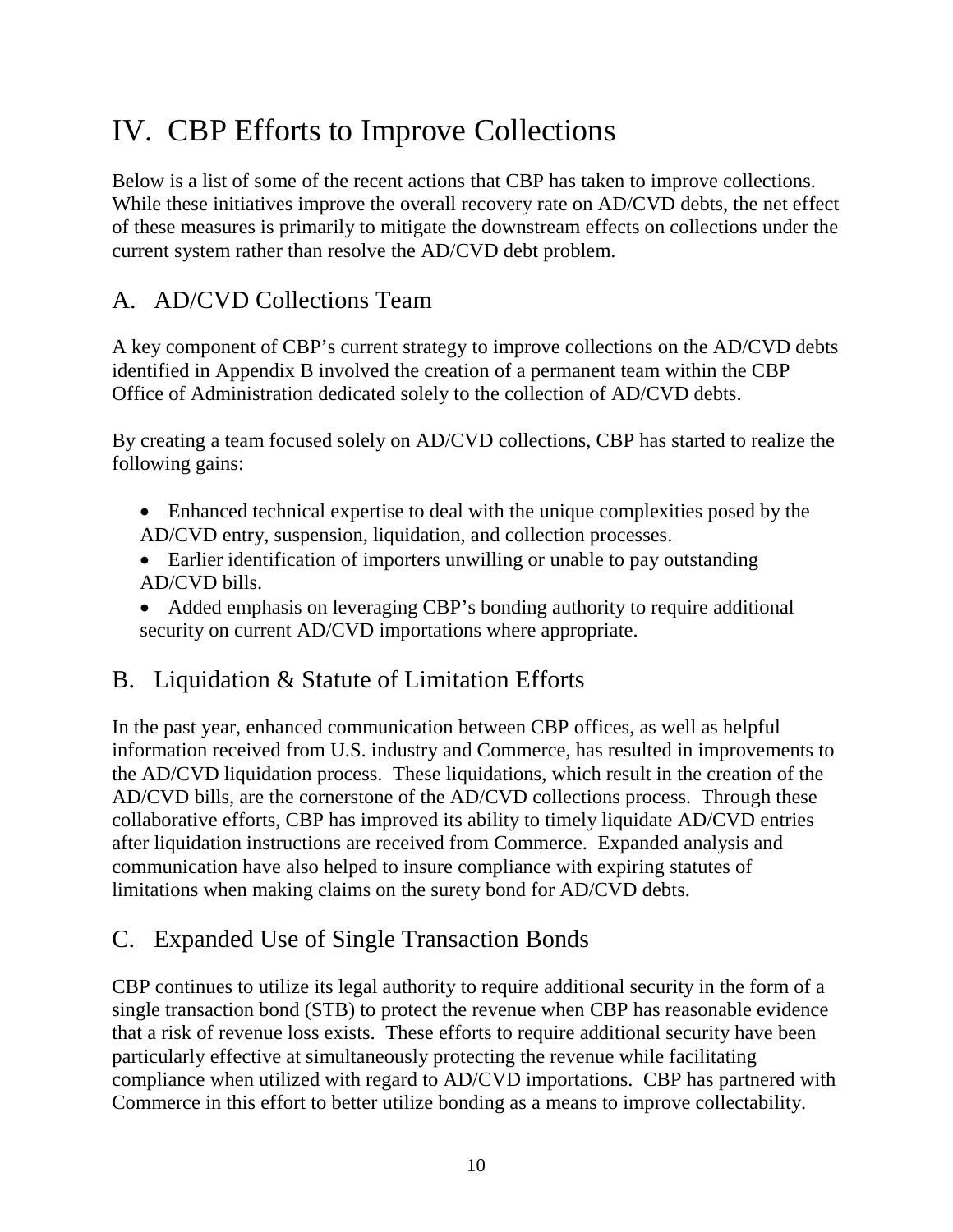#### D. Diverted Refunds and Offset

CBP has had longstanding authority under 19 § CFR 24.72 to divert refunds under certain conditions and to apply those moneys to satisfy open, valid debts for the same account. The AD/CVD Collections Team currently reviews all refunds to identify opportunities for diversion, and has flagged more than \$500,000 in refunds for potential diversion in the past 2 years.

Pursuant to 26 U.S.C. § 6402(d) and 31 U.S.C. § 3720A, CBP may utilize tax refund offsets to pay certain AD/CVD debts owed by an account. Although not historically a very effective means of recovering duties, CBP is currently re-evaluating the efficacy of that process and has submitted a sampling of AD/CVD debtors to the Treasury Offset Program in 2015. The Treasury Offset Program is a centralized offset program, administered by the Bureau of the Fiscal Service's Debt Management Services, to collect delinquent debts owed to federal agencies.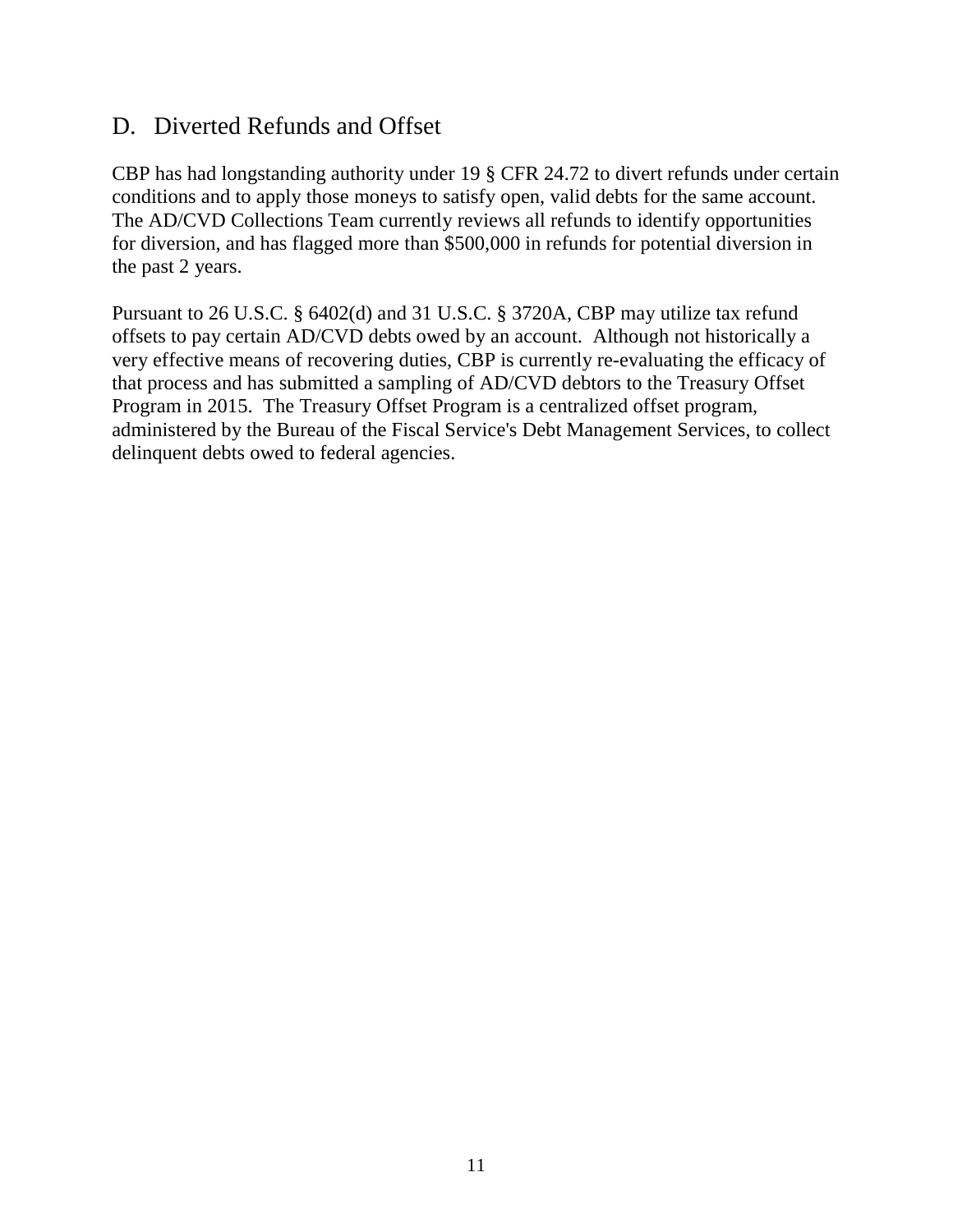### V. Conclusion

The continued growth in the amount of uncollected AD/CVD despite CBP's efforts to improve collections is troubling. Since our report to Congress approximately 2 years ago, the number of open AD/CVD bills has increased by almost 50 percent. These data, coupled with the challenges described herein, strongly suggest that more must be done beyond simply improving our execution of existing processes under current regulations.

The actual amount of dumping or subsidization is not known at the time of entry, which is the time when CBP has the best opportunity to enforce collection of the duties properly owed to the U.S. Government. CBP's ability to fulfill its statutory responsibility with regard to AD/CVD is significantly impacted by the unwillingness and inability of importers to pay AD/CVD and in part due to the review and due process requirements that are inherent in any WTO-compliant AD/CVD system.

Under the U.S. system, CBP collects estimated AD/CVD at the time of entry either in cash or bond, but the final AD/CVD amount an importer is obligated to pay is often not known until the conclusion of an administrative proceeding, that is, after Commerce conducts an annual review of the AD/CVD order, or after a final and conclusive court decision has been issued. The nature of the U.S. AD/CVD process regularly results in a 2-year period between the entry date and the date when CBP can begin its collection efforts. Protests and legal challenges further delay CBP's collection efforts. At any time during these stages, debtors may go out of business, disappear, file for bankruptcy, or otherwise avoid AD/CVD collection efforts.

Importing entities with few assets or employees may easily establish an account with CBP, import millions of dollars of merchandise, and quickly disappear years before CBP even attempts to collect on the additional AD/CVD that is legally due.

A surety bond system that adequately secures future AD/CVD obligations in the current retrospective system would necessarily impose significant costs of doing business on many, if not all, importers of merchandise subject to ADCVD. While CBP will continue to leverage surety bonding as a means to effectively collect all duties due, it is impossible to completely secure AD/CVD importations under the present retrospective system.

CBP devotes a great deal of resources to collecting secured AD/CVD debt from sureties. CBP's reliance on surety bonds to secure AD/CVD transactions is not a panacea, as the increased volume and complexity of ongoing litigation attests. In some cases, sureties refuse to pay even after admitting to having no legal basis for nonpayment.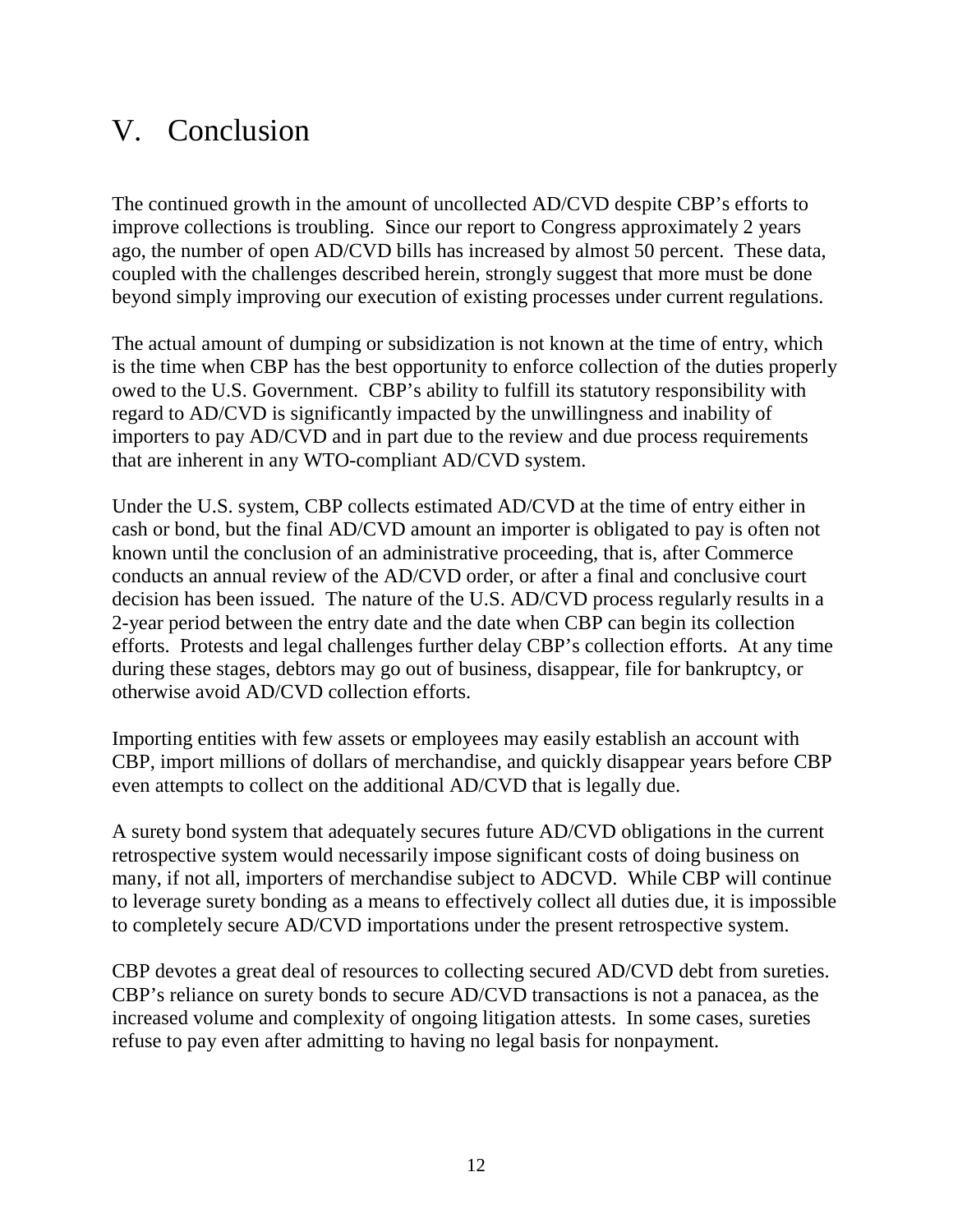CBP will continue to review its processes to glean lessons learned from the AD/CVD bills that remain unpaid. Where possible, CBP will focus its attention on imports where a greater risk of nonpayment appears most likely. CBP takes its responsibility to collect AD/CVD bills seriously and will continue striving to improve its collections of AD/CVD. We also look forward to working with Congress, other federal agencies, and our partners in the Trade community to consider more substantive legal changes that will better serve the multifaceted goals of enhancing U.S. economic competitiveness, reducing costs for industry, and enforcing trade laws.